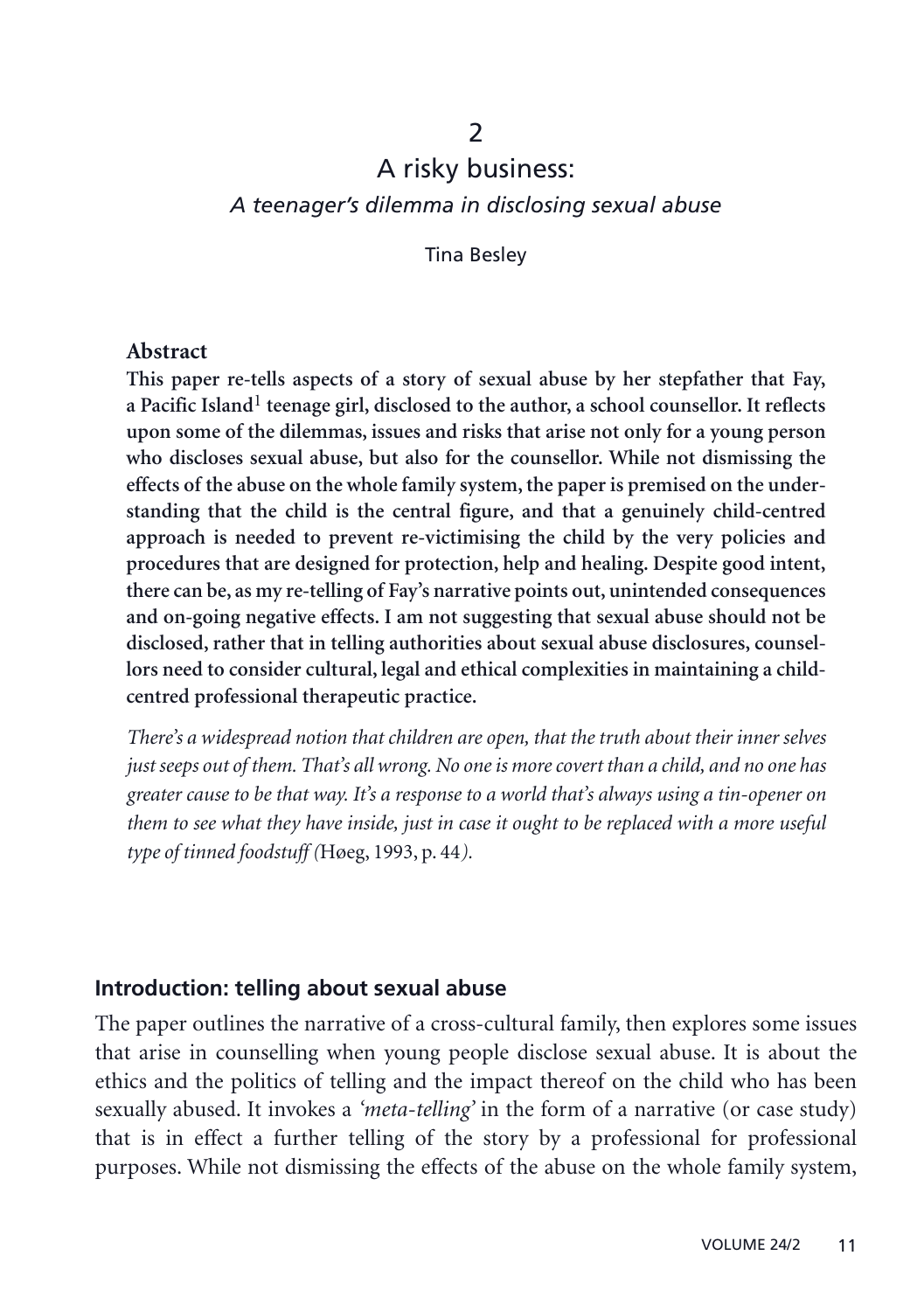the paper is premised on the understanding that the child is the central figure, and that a genuinely child-centred approach is needed to prevent re-victimising the child by the very procedures that are designed for protection, help and healing.

The issues raised for the child and the counsellor in 'telling' include: Why tell? Who to tell? When to tell? Does the age of the child affect telling? What are the ramifications of telling? What is *sayable* and *by whom* are power issues that help constitute the relationship between counsellor and client, with both the language used and how it is used being important for both parties (Besley, 2002a; White & Epston, 1990). Telling is aimed at stopping abuse (and usually punishing the abuser); healing the victim, and preventing and protecting them and other children from being abused further. Despite assurances of confidentiality, once the authorities are told, the reality is that a lot of people end up knowing – social workers, police, therapists, doctors, judges, court officials and so on. The situation is taken out of the hands of the young person and their family by the state's agents, who assert an expertise that often assumes it knows what is best for the family. In New Zealand, where the professionals involved in dealing with sexual abuse disclosures are predominantly white and middle-class, families can easily feel patronised and powerless in this process if their needs are not listened to and if cultural sensitivities are not adequately addressed. The narrative provided highlights the point that although policy may set out procedures for counsellors to take, unintended consequences often arise, therefore the specifics of each situation need to be taken into account in choosing a course of action rather than a rigid application of policy.

Historically, many societies and the professionals who might have challenged the existence of sexual abuse of young people have met it with denial, silence and repression. For example, Freud initially revealed then denied that a common experience of many of his female patients was unwanted sexual experience or sexual abuse (Masson, 1989). Because Freud's theory was unacceptable to and rejected by professional colleagues at the time, he recanted and replaced it with a theory that seduction experiences described were expressions of children's sexual fantasies rather than reality, an Oedipus complex (Masson, 1989).

In Western societies, the veil of silence about sexual abuse was lifted with the rise of feminism in the 1970s, when the stories that women related during consciousnessraising sessions revealed that abuse had happened to them as children (Bagley & King, 1990; Bass & Davis, 1988; Doyle, 1990). Both feminism and social research have been central in exposing oppressive and abusive patriarchal practices and in enabling female voices to be heard. Research indicates that most abuse is committed by men against girls (de Francis, 1969; Finkelhor, 1984) and that having a stepfather is one of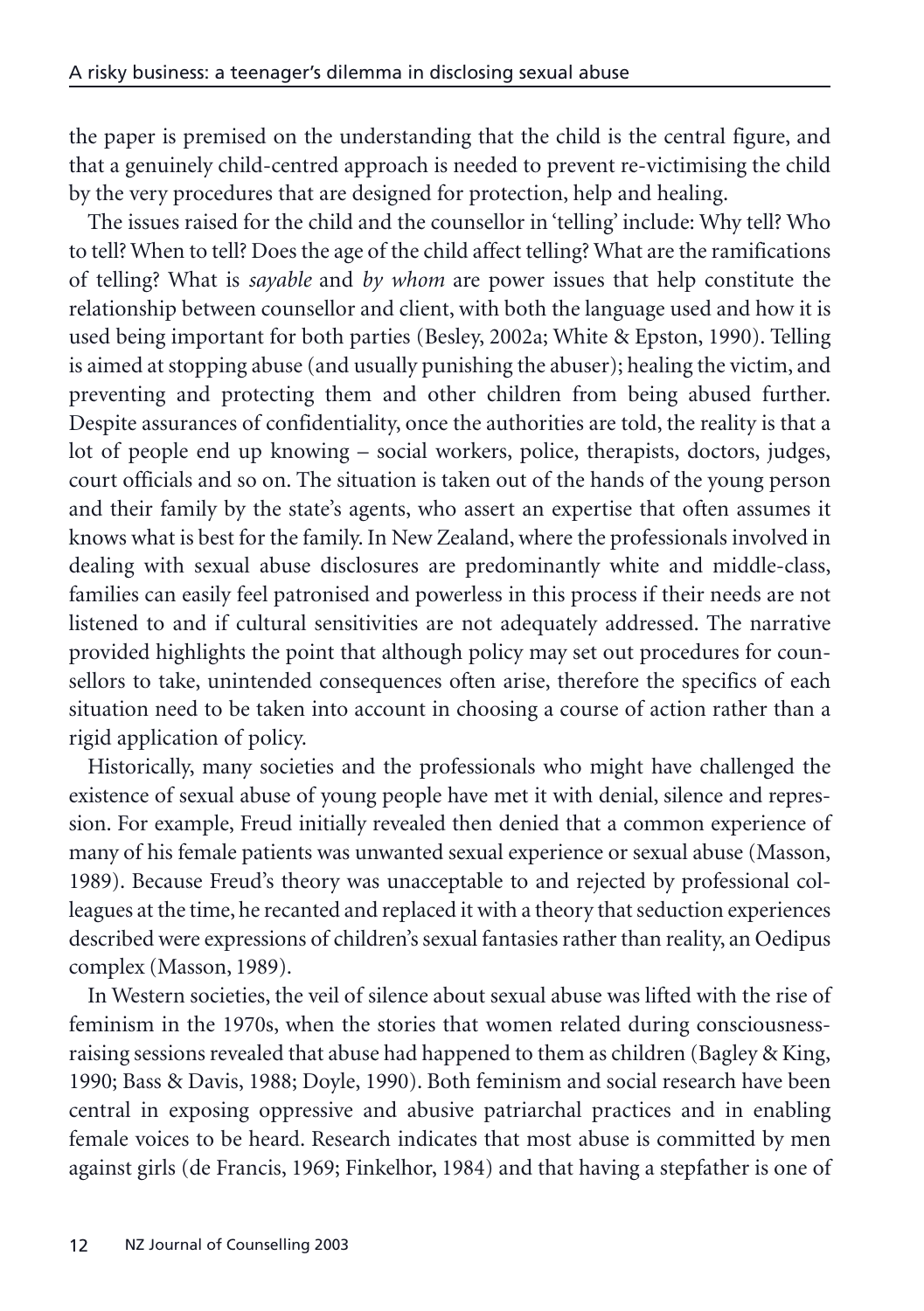the strongest risk factors for sexual abuse, more than doubling the risk of a girl being sexually abused (see also de Young, 1982; Gruber & Jones, 1983; Russell, 1983). In the light of this research, feminists argue that sexual abuse is a function of the inferior status of women and children and of male socialisation within patriarchal social structures. It is argued that where institutionally protected patriarchal power is exercised in the family, the form of power that is exercised – that of male power over females and children – is authoritarian, with male 'ownership' of women and children and in turn male sexual domination of women and children. Such a paradigm results in a high level of sexual violence and abuse by fathers, male kin and kin substitutes (Brownmiller, 1976; Herman & Hirschman, 1977; Jacobs, 1994; Nelson, 1982; Parks, 1990; Rush, 1980; Ward, 1984). Jacobs (1994, p. 11) concluded that incest is the "most extreme form of the sexual objectification of the female child in patriarchal culture" for it not only violates personal boundaries, but also destroys the bond between mother and daughter. The daughter's right to her own body and her attachment to her mother, who Chodorow (1978, 1990) would argue is the child's primary role model, is broken, which can have serious negative effects on the subsequent development of the child's personality.

A preponderance of personal accounts, case studies and ethnographic literature featuring the stories of people who have been sexually abused as children show many commonalities that underline a number of important findings in the professional literature (Bagley & King, 1990; Bass & Davis, 1988; Doyle, 1990). These include a difficulty in telling that involves complex feelings of fear, shame, ignorance, and loss of selfesteem. Furthermore, better and earlier education could help children avoid and resist sexual attacks. Sexual abuse can have different and contrary impacts on victims, whereby some may act out sexually while others withdraw to protect or disguise their tortured centre of self. Consequent feelings of helplessness, moral defeat and confusion in human relationships and in sexuality can often brand victims as easy prey for future predators. In sum, the abuse disrupts or destroys childhood, diminishes adolescence and can devastate adult mental health and one's sense of self and identity.

## **Fay and me: a school counsellor's reflections after being told about sexual abuse**

When I first met her, Fay was a 13-year-old Pacific Island girl in a year 9 class at a multicultural, co-educational high school in a New Zealand city. Fay lived with her mother, European stepfather and several younger step-siblings. She was the child from a previous relationship of her mother's. Fay's stepfather sexually abused her. The author, and others, counselled her for two years. The interventions that had particular resonance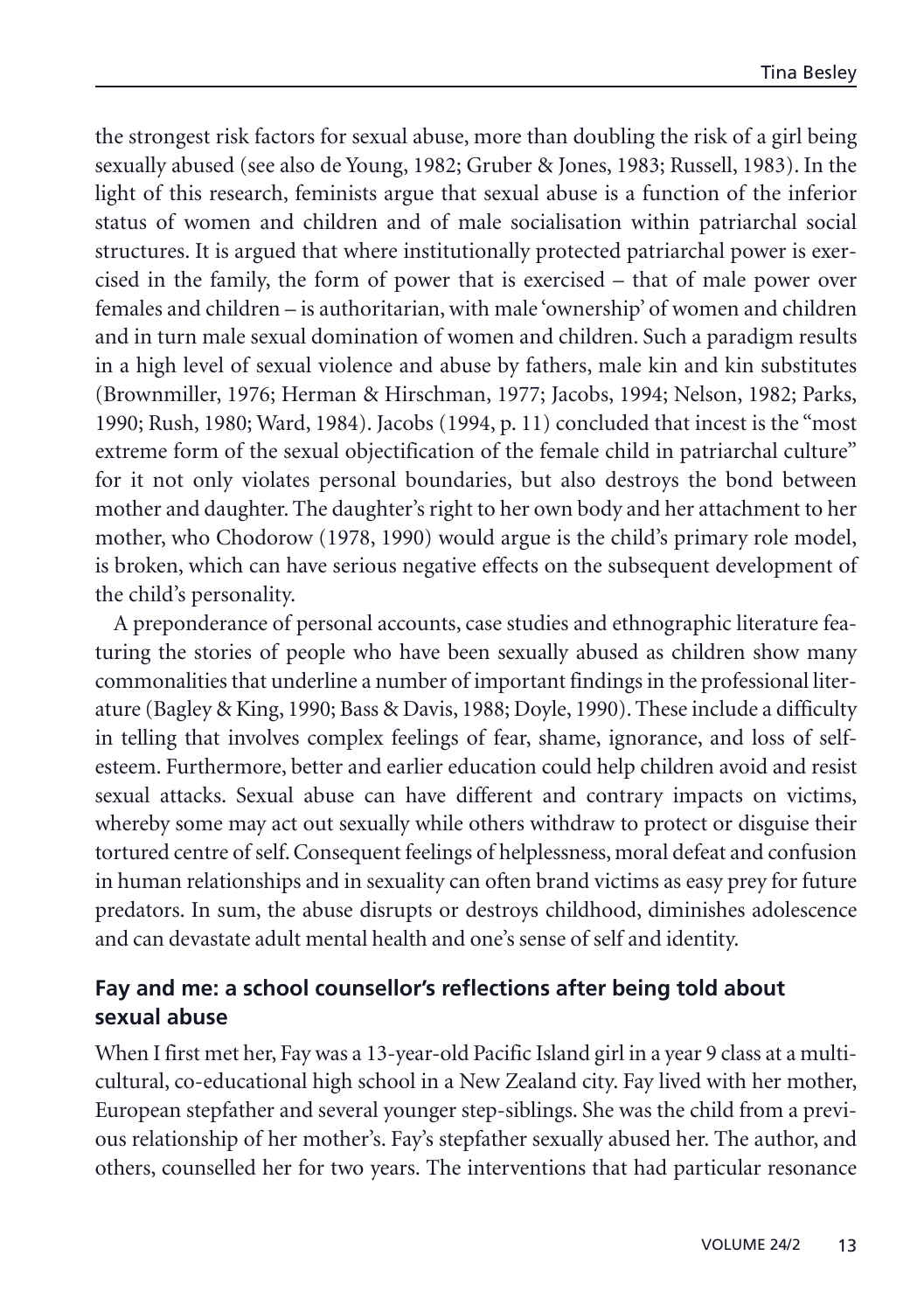for Fay included both psychodrama and Michael White and David Epston's narrative therapy (for detailed descriptions of the main features, arguments and practice-related examples see Besley, 2002a, 2002b; Freedman & Combs, 1996; McLeod, 2000; Monk et al., 1997; Parry & Doan, 1994; Payne, 2000; Smith & Nylund, 1997; Speedy, 2000; White & Epston, 1990; Winslade & Monk, 1999). Fay's story highlights the dilemma facing many teenagers when they contemplate whether or not to tell about sexual abuse. It is compounded by the difficulties of a reconstituted family of mixed ethnicity, dealing with cross-cultural issues in a dominant hegemonic Western culture. The mother and grandparents were immigrants to New Zealand from a Pacific Island nation where traditional values predominated and extended families lived together. In New Zealand, where Fay and the younger children were born, the grandparents lived at a separate, but nearby, location. Fay acknowledged that she had accepted Western values to a larger extent than her mother and grandparents. Nevertheless, despite her stepfather being European, she respected him as she would a male in a traditional, patriarchal, Pacific Island culture, as "head" of the house whose word was law, as sanctioned by both cultural and religious norms.

The dean referred Fay to me, as school counsellor, because her mother was concerned about Fay's interest in boys – a situation that teachers had observed on a school camp. When I first met Fay to talk about this concern, she was giggly and chatty and slightly embarrassed, but thought that it was all pretty normal to be interested in boys and "pashing up" at her age. Although issues of adolescent sexuality and what is permissible for adolescent girls differ considerably between families and for different ethnic groups, often related to a combination of religious or cultural beliefs about women, sex and marriage (see Figiel, 1996; Mageo, 1998; Tiatia, 1998), I agreed with Fay's opinion. But we both knew and discussed how this behaviour was disapproved of for a Pacific Island girl. Unlike many Pacific Island families, however, hers was not church-going and so was less strict on these matters than some others might have been, maybe because her stepfather was European. She knew that if her family was a strictly religious one she might have been liable to a "hiding" (beating) by a family member to teach her not to behave this way and for bringing shame on them (see Figiel, 1996). Like the dean and her mother, Fay was concerned about her reputation and that she was seen as a bit of a "pushover" by the boys. A month later Fay assured me that she had settled down, was concentrating on her schoolwork and spending a lot of time looking after her mother's new baby whom she adored. As the eldest girl in the family, as for most Pacific Island families, it was her job to look after the younger ones before and after school, and she did this willingly (see Figiel, 1996; Tiatia, 1998). With her permission I reported back to the dean, who was similarly pleased with her progress and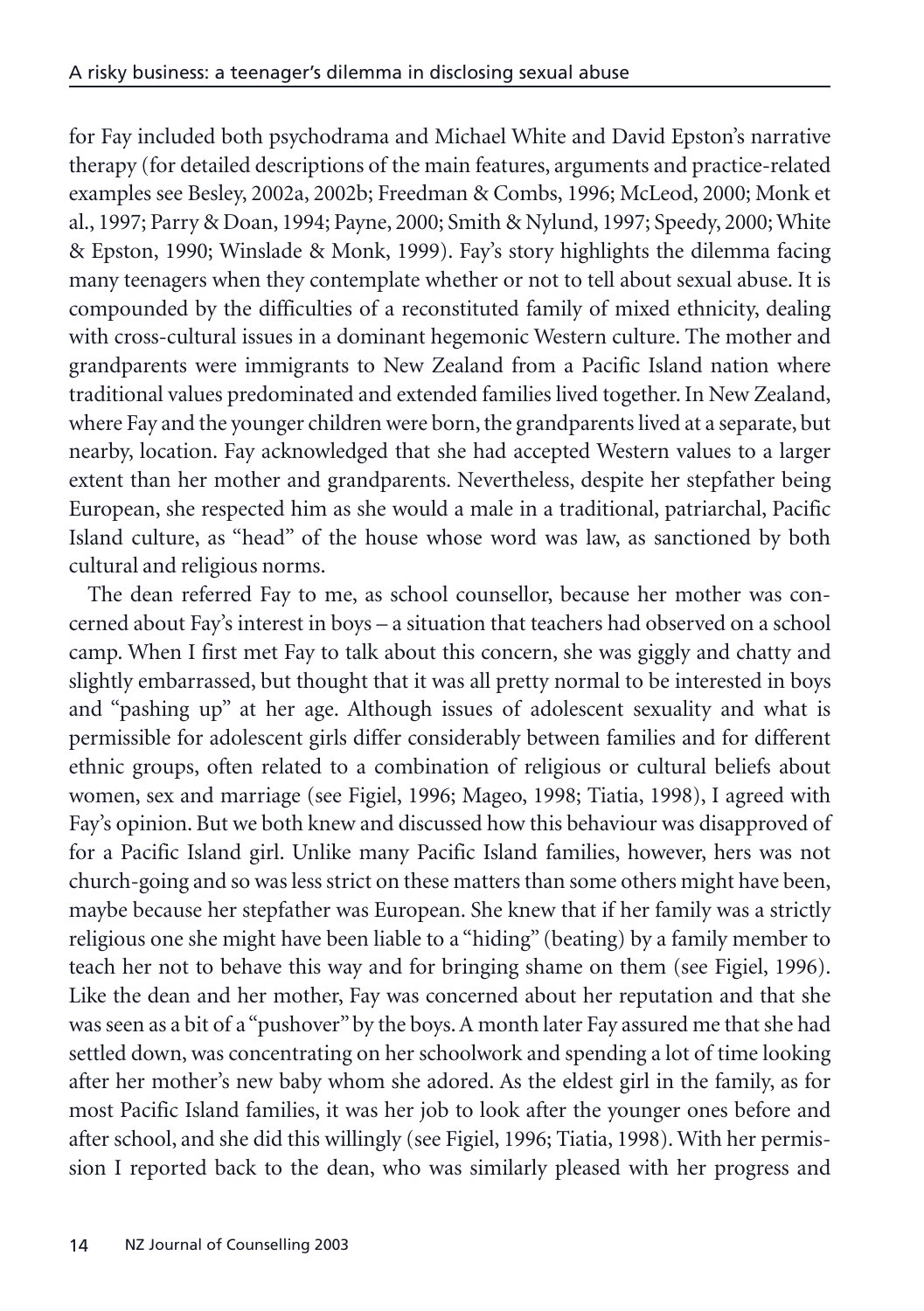school report and reported such to her mother. So after about four sessions, I stopped counselling Fay.

In hindsight, with what later eventuated, maybe I could be accused of not reading the signs. I was familiar with research linking precocious, excessive or inappropriate sexual behaviour as clearer and stronger indicators of sexual abuse than any other factor, occurring in between "25–33% of all sexually abused children" (Corby, 2000, p. 174) and in 36% of 7- to 13-year-olds who had been abused (Gomes-Swartz et al., 1990). However, in my judgement and with Fay's reassurances and improved behaviour, there seemed to be nothing at all unusual or "over-sexualised" in her behaviour compared with most New Zealand girls of her age. My assessment seemed to be backed up by the dean's later reflection that she was not acting "abnormally" in terms of sexuality, but that some concern for her reputation arose in the light of her slightly unusual behaviour compared with most Pacific Island girls and in response to her mother's concern. Furthermore, Fay did not seem to exhibit any of the other short-term effects that research indicates may occur in the two years after abuse has occurred: general psychopathology; fearfulness; depression, withdrawal, suicide; hostility and aggression; physical symptoms (sleeping and eating disorders); running away and acting out behaviours; cognitive disability, developmental delay and school performance; and inappropriate sexual behaviour (Corby, 2000).

Later in the year, as part of health education, I took Fay's class for a lesson about sexual abuse and received a big wave and cheery smile from Fay and her friends as I entered the room. The school assigned a school counsellor to teach this so that students would understand what constitutes sexual abuse, what they can do about it and to whom (for example the school counsellor) they might disclose things. As I returned to my office, a tearful and clearly distressed Fay came in with a friend. They told me that a vignette I had read about a stepfather coming into a girl's bedroom and sexually touching her once the mother had gone to work described exactly what had happened to Fay in the past. She sobbed through her story and assured me that it was all over, but had started when she was 10 years old. She was absolutely terrified about anyone else, especially her family, being told, and doubled over almost screaming in pain at the thought, begging me not to do so. She then got angry and defiant, saying that she would deny everything, pretending that she had made it up, and take whatever punishment came her way if I acted without her consent.

In taking whatever actions I chose, I had to make a series of judgement calls that protected the girl and her siblings, to act in accord with relevant policies and procedures, and above all to act ethically. My first concern was for her immediate safety if the abuse was continuing. My second concern was that the younger children might be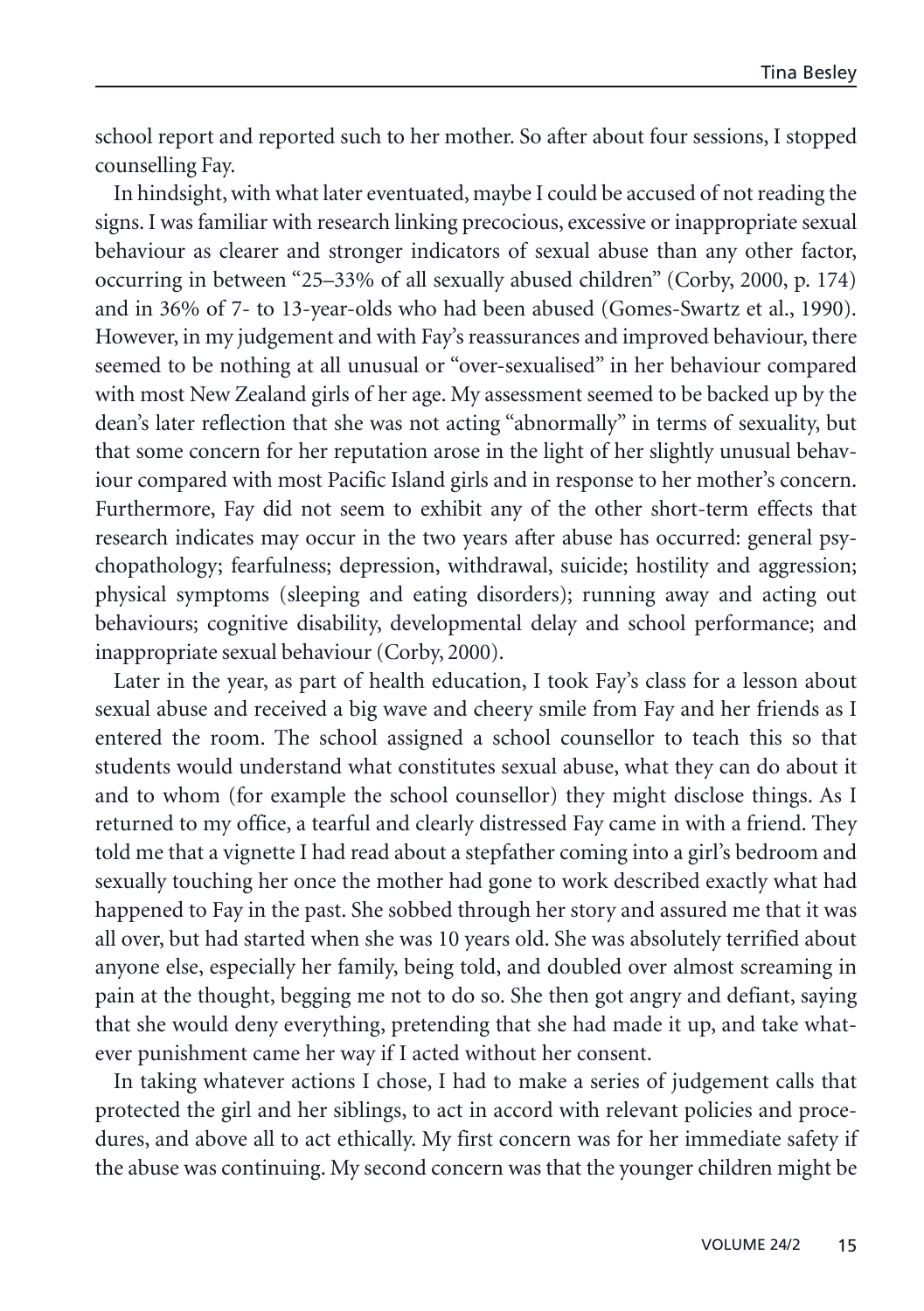in danger. If this was the case, I had to inform the authorities (the New Zealand Children and Young Person's Service – CYPS as it was then known) immediately. Fay was utterly adamant that neither was the case. She pointed out that her mother no longer worked at night, and suggested that since her siblings were all her stepfather's children he wouldn't touch them; she was different, being part Pacific Island and part European. She thought that her ethnicity had something to do with it – maybe because she was more like her mother. She was very protective of the other children and said that she would rather put herself in his direction than let anything happen to them. Fay's fear that she would get a hiding for "doing it" with him, for not having told her mother and for telling an outsider was a realistic one, consistent with the experiences of many Pacific Island students whom I knew personally. The fear that she would be called a liar and not believed was something she said she couldn't live with. But by far her worst fear was that if she told, it would break up the family, something she didn't want to be held responsible for. She had worked out very quickly what she would lose – her mother would be furious with her for breaking up her marriage, her siblings would hate her for causing their father to leave, the family would be shamed in front of other friends and relatives, and all of them would suffer financially. This was a massive burden for any 13-year-old girl to bear.

Mandatory reporting of child sexual abuse had prompted considerable public debate in New Zealand in the early 1990s with the passing of the Children, Young Persons & Their Families Act (1989) and the set of 40 amendments the government subsequently passed in 1995. The legal provisions related to the care and protection of children and young people whereby their welfare and interests are deemed to come first; how child abuse was to be reported, and placed new child protection duties on the Department of Social Welfare. After extensive consultation with many groups and organisations including the Ministry of Health, Ministry of Education, Police and Doctors for Sexual Abuse Care, the government opted to emphasise education and voluntary reporting instead of mandatory reporting and so *Breaking the Cycle: An Interagency Guide to Child Abuse* was published in the aftermath. This was followed in 1996 by a set of National Interagency Protocols, signed by the relevant chief executive or equivalent from several agencies, including the New Zealand Association of Counsellors (NZCYPS, 1995, 1996; see Besley, 2003).

The school's policy had different procedures to follow in situations of *past* and *current* abuse, which were consistent with what a local sexual abuse counselling service outlined and with the law. I had an ethical dilemma and a judgement call to make that depended on my acceptance or otherwise of Fay's assurances about the abuse being in the past and her siblings not being at risk. If I did not accept her word, and considered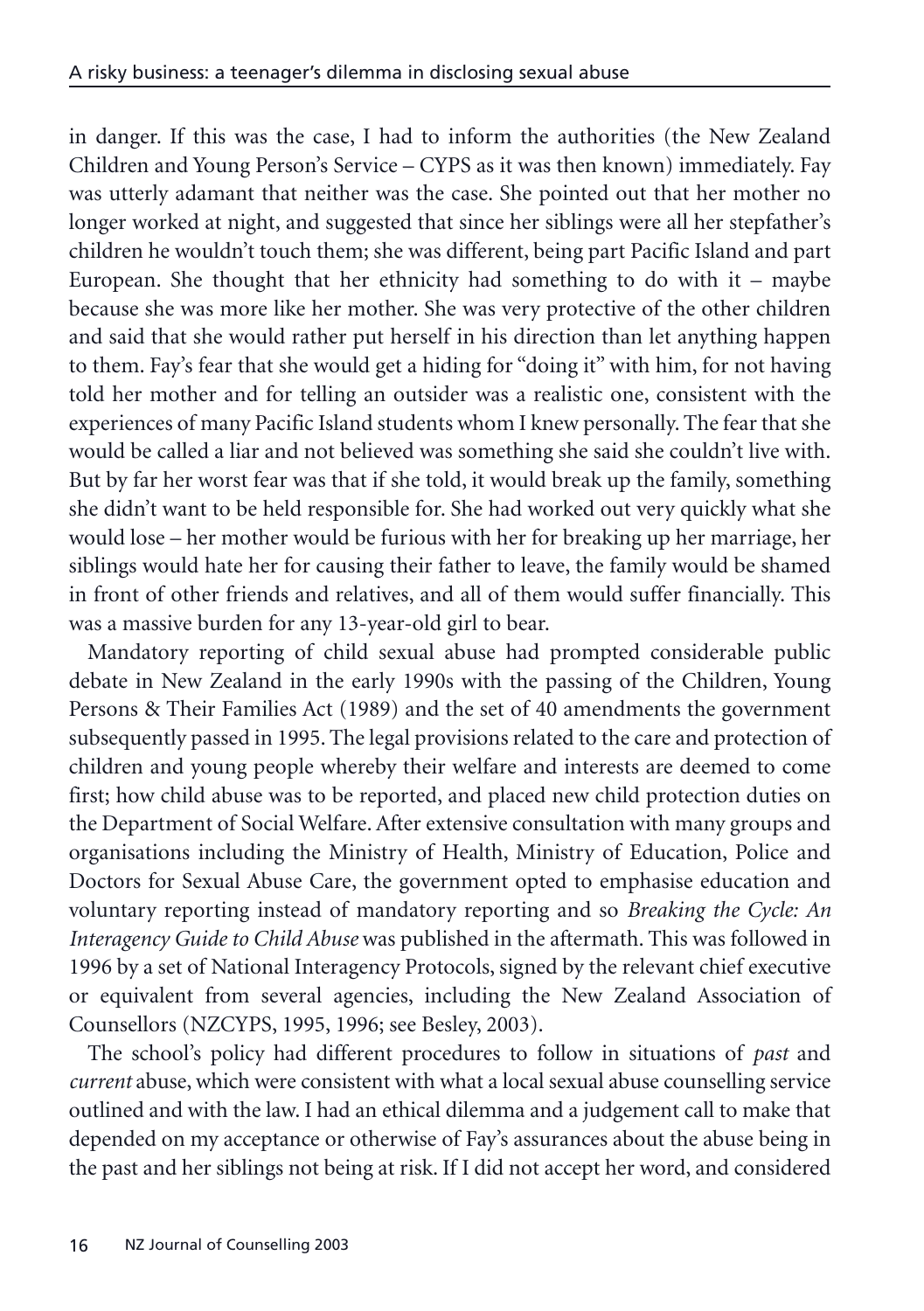there to be serious and immediate danger, my ethical and legal responsibility was to act in the interests of child safety by informing the authorities, overriding her concerns and breaching her confidentiality (see the *NZAC Handbook*, 1995 & 2000 for the then Code of Ethics). Because I felt reasonably reassured that the abuse was in the past, I followed the procedures for that. I agreed not to tell immediately, but to work things through with her about how this would be done so she felt safer. I made it clear, however, that before long I would have to tell the authorities and her mother, because as a young person she was still under her mother's care and responsibility. Furthermore, I suggested that it was important that her stepfather was called to account and that some appropriate therapy could be provided for the family – something beyond my brief as a school counsellor and something that the authorities could provide. She thought this would be okay in the future once she'd got her head around it.

After regular counselling sessions for a few weeks, Fay agreed for me to tell CYPS, saying that she would tell her mother at the same time. Fay did not want me to tell her mother. She wanted to do this herself, arguing that she knew how best to handle her mother. As a result, Fay and her family were subjected to the formal processes of being interviewed by a CYPS social worker and Fay made an evidential video (see NZCYPS, 1995, 1996). Needless to say this was a difficult time for everyone. Fay reported that her mother was furious, but Fay's story was believed and luckily she did not get a hiding. The younger siblings had not been abused. The stepfather pleaded guilty to charges made in court and was removed from the family home but was not imprisoned. Instead he was ordered to undergo sexual abuse counselling and a legal protection order was taken out against him. Fay and her mother were entitled to individual and joint sexual abuse counselling by counsellors funded and registered by the state's Accident Compensation Commission (ACC). However, two months later Fay reported that both she and her mother were dissatisfied with this counselling. They seemed to shift blame from the threat within the family, transferring it to the external threat of the counselling agency that tried to help, but was viewed as a powerful threat to the stability and security of the family. As a result, there was no whole family therapy, they refused to continue with the agency counsellors, and her mother wanted no more counselling at all. Fay opted to return to individual counselling with me, adamant that she wanted counselling at school, even without the family knowing. This was possible because as an aspect of confidentiality and respect for individual autonomy, there is no obligation for a New Zealand counsellor to inform the family that a teenager is attending counselling (Ludbrook, 1991; Nelson-Agee, 1997). However, because I was not a specialist sexual abuse counsellor nor registered with ACC, subsequently, with her approval, I arranged for Fay to receive specialist counselling outside school fortnightly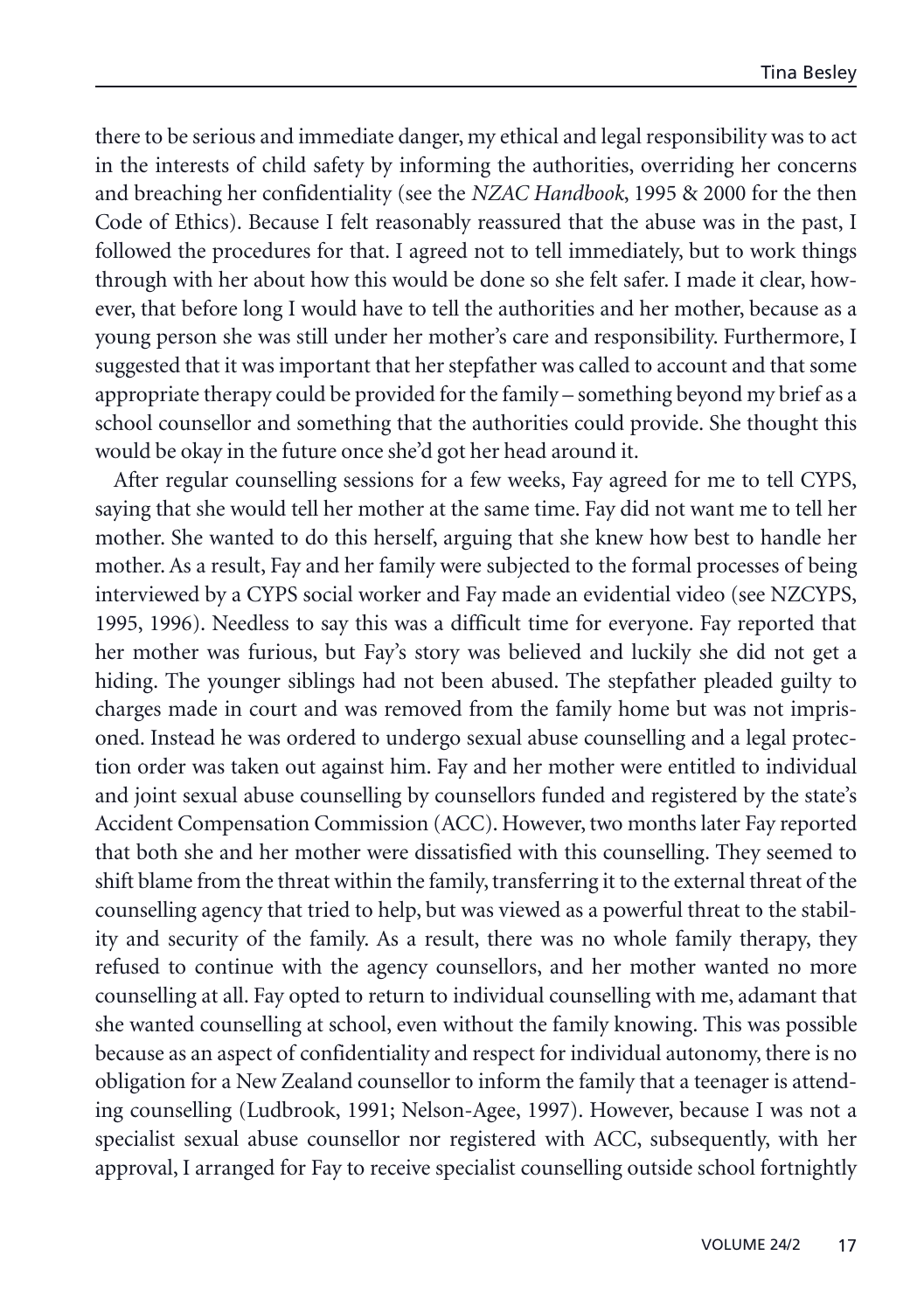for the next year. Both Fay and the counsellor chose to keep me informed, since I was the person on the spot in school if any problems arose, which of course sometimes happened. So a collaborative approach was maintained.

However, not only was the stepfather formally removed from the family, but also, as the result of an informal family agreement, Fay was removed. The legal protection order required that the stepfather must not come into contact with Fay, yet legally he could not be denied seeing the younger children for whom family visits were important. To enable his visits to the family while complying with the court order, the family chose to send Fay to live with her mother's parents, ostensibly to look after them and to be able to concentrate more on her schoolwork – at least that was the official, face-saving story the family gave to explain things to family and friends. The truth about why both the stepfather and Fay left the home was not told to the younger children, because they were considered too young to understand the unpleasant reality that their father had been convicted of sexual abuse. As a consequence, they believed that Fay had done something wrong and was the cause of their father no longer living with them, and questioned her about this. She discussed this situation in counselling but, despite the pain she felt, she was adamant and believed that it was best to collude with the fabrication and continue to sacrifice herself for the greater good of the family. She worried about how they would react when they eventually learned the truth about their father and about growing up with a lie. In effect she had "lost" her immediate family and had little contact with her mother, with whom things remained tense, and with her siblings. Fay had become something of a scapegoat, but seemed to mostly take it in her stride because she said that on balance she was relieved that the abuse had stopped and she was no longer fearful of it happening again.

Just when things seemed to be going well, Fay came under another round of intense family pressure when the temporary legal protection order was due to become permanent. She definitely wanted to continue counselling, despite opposition from the extended family who thought she should be over it by then. The lawyer (known as "counsel for the child") who had been assigned by the court to protect Fay's interests was vehemently supportive of her rights to on-going legal protection and to on-going counselling. After the lawyer spoke with the adult extended family members about how they had inadvertently framed the situation in such a way as to assign an element of blame on Fay, the pressure subsided.

Two years after I first met Fay, she was receiving ACC-funded counselling fortnightly and was doing well at school, but had become somewhat less outgoing. She reported that counselling had helped her to deal with her continued feelings of anger towards her stepfather and her mother, of guilt, worthlessness and not deserving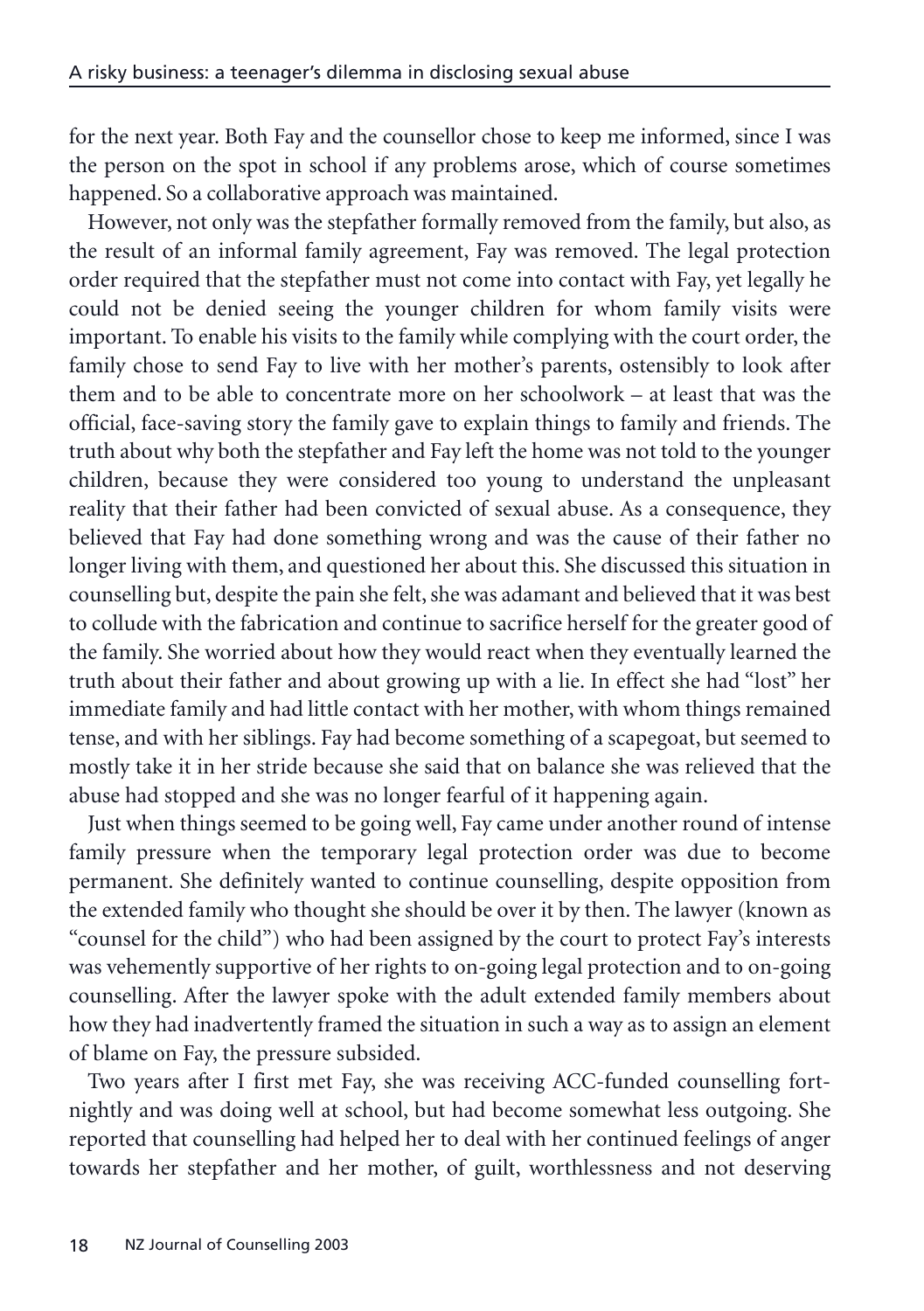better in relationships. Her relationship with her mother became more difficult after the sexual abuse disclosure because she sensed that she was being accused of being something of a "Lolita", and she resented her mother's strong and largely continued tie with the stepfather instead of receiving her wholehearted support. The barriers for both of them may well have diminished with some more joint therapy but Fay was unwilling to take that risk and her mother was not interested. Fay was sad about this, but resigned to it and thought that in the future she would only go to counselling once a month.

### **Some issues for the counsellor**

In this section of the paper I select and briefly address only some of the issues that Fay's story highlights. These include trust, confidentiality, the form of counselling and ethnicity. In dealing with sexual abuse disclosures a counsellor has to rely on law, formal policy and procedures and ethics, bringing to bear on these his/her expertise and knowledge gained from past experience, theory and research. There is one set of personal dilemmas of telling for the client and another ethical set for the counsellor, but both are centred on trust. The client needs to trust the counsellor to be sensitive with his/her story, to uphold confidentiality and to act to stop the abuse. The counsellor needs to be able to trust the client's story, respect their autonomy and, acting with the principle of beneficence in mind, judge when to tell (see the NZAC Code of Ethics, NZAC 1995, 2000). The counselling process may even involve a certain amount of persuasion rather than non-directive counselling when a child or teenager is, understandably, extremely reluctant to tell. However, rushing ahead and overriding the autonomy of a young person is highly likely to be detrimental to their ability to trust and have a sense of control of their lives – the very things that have been damaged by the abuse. Further counselling may be resisted if this is the case, as seemed to happen with the specialist agency that Fay and her mother went to.

Confidentiality is a major ethical issue in such situations, and the number of people who seem to need to hear the story can make the client and family believe that all and sundry know about it. At one stage Fay complained that she was thoroughly fed up with telling her story yet again to another person and at first resisted seeing the lawyer. She requested me to speak on her behalf while she just nodded or shook her head. She just wanted it all to go away and to get back to normal. This aspect of the process is clearly painful and Fay expressed strong and understandable annoyance at its intrusiveness. While confidentiality is expected to be maintained within the team of professionals, since it is likely that at least six to ten people may become involved, this leaves plenty of room for slippage, especially if some professionals involved do not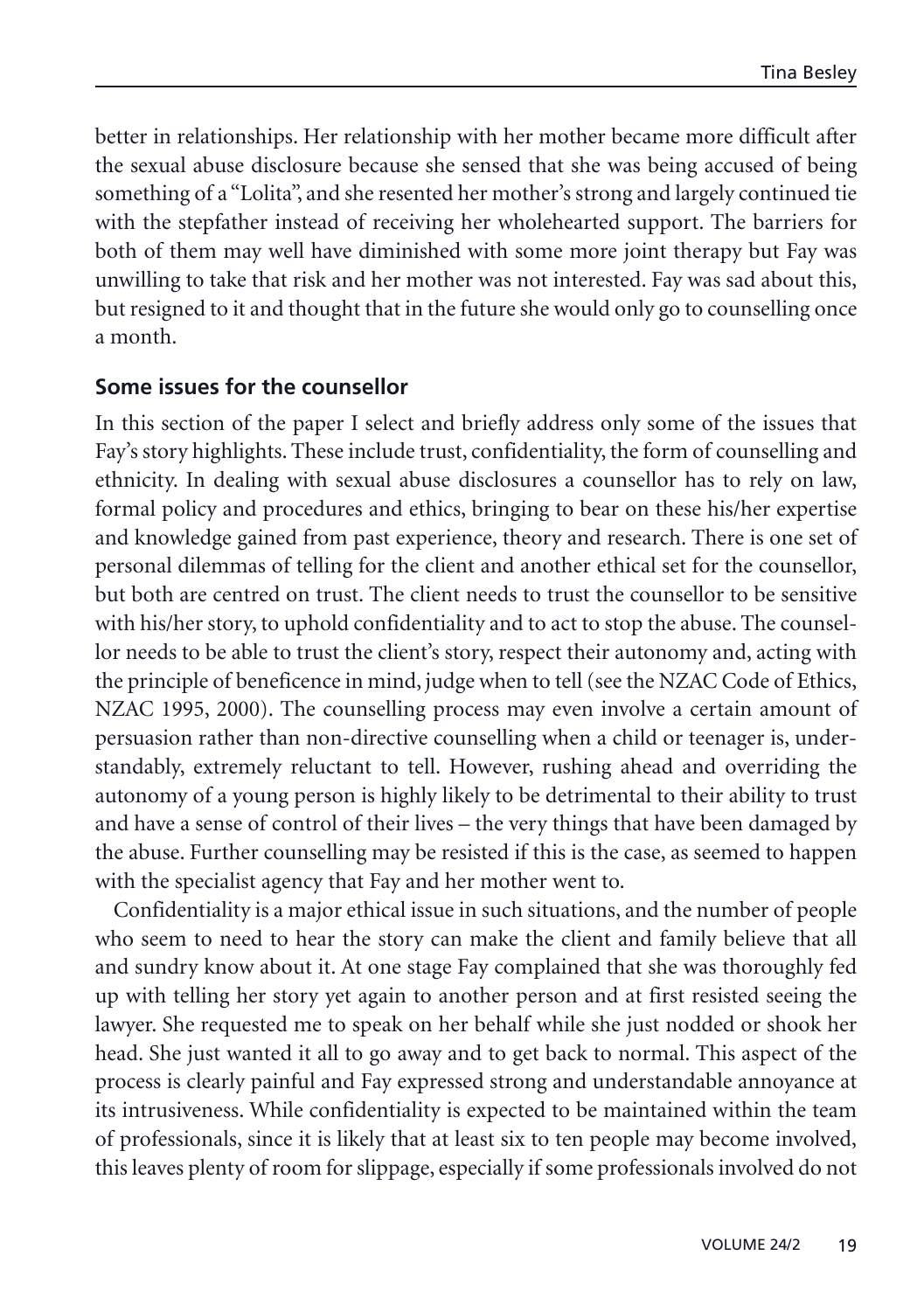have a code of ethics or do not adopt a similar stance on confidentiality. At school, the mother told the dean. Fay's close friends knew. Other staff, and even students, may well have worked out that something serious was afoot and jumped to the right conclusion with Fay's regular absence from class to attend counselling. Although the professionals may well be acting with as much propriety as possible, the legal nature of the process once the authority of the state is invoked – involving social workers, police, lawyers, judge, counsellors – can become bewildering, and upsetting. The situation is taken out of the control of the client and the family and can make the victim re-victimised to a certain extent, wishing they had just kept quiet instead of telling, just as Fay expressed quite clearly.

There are issues about best practice in terms of the structure of counselling in situations of sexual abuse – should there be full family counselling; individual counselling; parent-child counselling; should the offender be included; whether and when the truth should be relayed to young children, and so on, and who decides this? This paper does not attempt to debate these questions but to point out that although the whole family system is affected by the abuse, surely it is the wishes and needs of the abused young person that are paramount, followed by those of the family with their different needs. To prevent a repeat of the abusive dynamics of power, control and secrecy within the family, the offender should not be included without the informed consent of the victim and not before his therapy has resulted in substantial progress in taking responsibility for the abuse and understanding the damage done (Jenkins, 1990). As Fay's narrative highlights, the decisions about the form of counselling would seem to be generally best left to the abused person and the family, depending somewhat on the young person's age and capability, with such decisions possibly being made in consultation with a different counsellor.

Child protection in New Zealand has primarily been the responsibility of the Children & Young Persons Service and its successor organisation, Child, Youth and Family (the Department of Child, Youth and Family Services). This organisation has the multiple functions of protecting children and young people from further abuse, organising therapy for the abused and their families, and gathering evidence that is forwarded to the Police for the criminal justice system to act against offenders (NZCYPS, 1995, 1996). Offenders may or may not be imprisoned, but they will often be required to undergo extensive counselling courses to change their aggressive sexual behaviour if they are to return to the family after imprisonment. Some professionals argue against imprisonment of offenders on the grounds that it increases family denial and retaliation against the abused, instead recommending a whole-family counselling approach aimed at reconciling and reconstituting the family (Corby, 2000;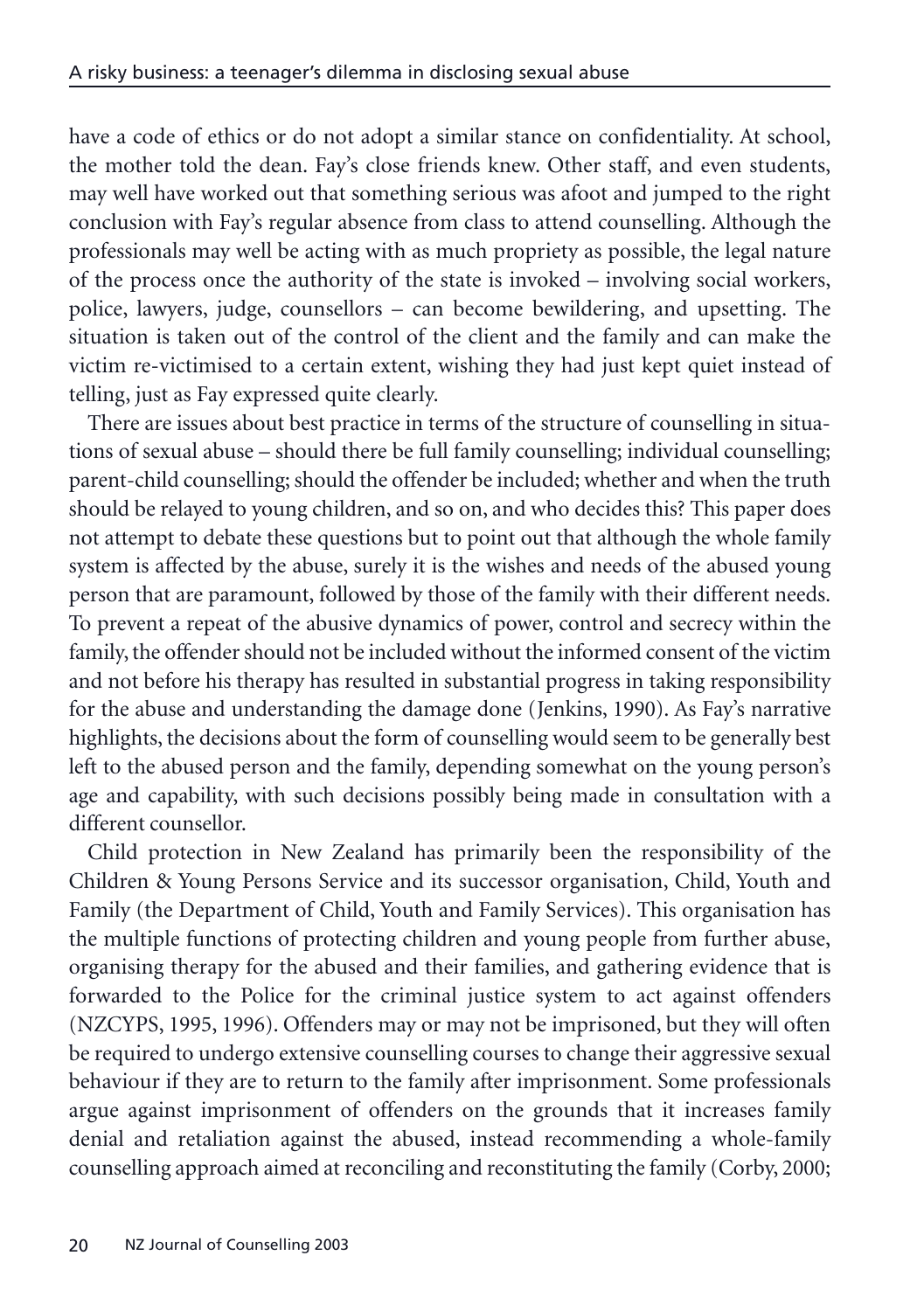Doyle, 1990; Giaretto, 1982). In Fay's situation, despite her father receiving a noncustodial sentence, whole-family counselling was rejected and elements of denial and rejection of the victim remained.

For counselling, there are also issues around ethnicity, and it is often asserted that people should see counsellors of the same gender and ethnicity as themselves. Not one of the professionals that Fay or her family saw was a Pacific Islander, and the only non-European was the female lawyer who acted as "counsel for the child". Although a Pacific Island counsellor was available, Fay opted to see either me or the outside counsellor, who were both Pakeha. She indicated that it was nothing to do with ethnicity, solely personal preference because she felt comfortable with multi-ethnic friends and with people she trusted. Nevertheless, in this case the dearth of professionals from other than Pakeha backgrounds points to an urgent need for increasing the number of professionals, including counsellors, from a range of ethnic groups in New Zealand, to provide balance, appropriate cultural contexts and real choices for people. This is something that schools, universities and NZAC are attempting to address. However, in the interim, it also points to the need for Pakeha counsellors to have a high level of knowledge and understanding of the sensitivities involved in cross-cultural situations.

Counselling is not just about helping people to cope with the bad stuff that happens to them in their lives. It has a wider ethical, professional and moral responsibility in acting to promote social justice and social action,"taking stands on social issues and working to eradicate systems and ideologies that perpetuate discrimination and disregard individual rights" (Lee, 1999, p. 16). Stopping child sexual abuse is one component of this. To achieve this there seem to be two goals: first, the child needs to be in an environment where he/she is not subject to abuse, and second, they need to develop skills and attitudes to recognise and deal with abuse should it arise if or when the abuser returns to the family. The first involves a challenge to traditional patriarchal power relations so that women and children gain status and are not subjected to a structure that facilitates male aggression and sexual domination. The second indicates the need for appropriate sex education for children. This remains the one area of the New Zealand curriculum that parents are legally able to withdraw their children from. Apart from those who view it as the right of the family to impart such education, it is usually religious or cultural taboos that are raised as arguments against sex education in schools because of fears that education will sexualise children too early and will result in them becoming sexually active. The unfortunate paradox is that "denying children sexuality allows some of those who recognise it to abuse it" (Blagg et al., 1989, p. 7) and lack of sexuality education leaves children with no protection from those who are intent on taking advantage of the child's trust, innocence and ignorance.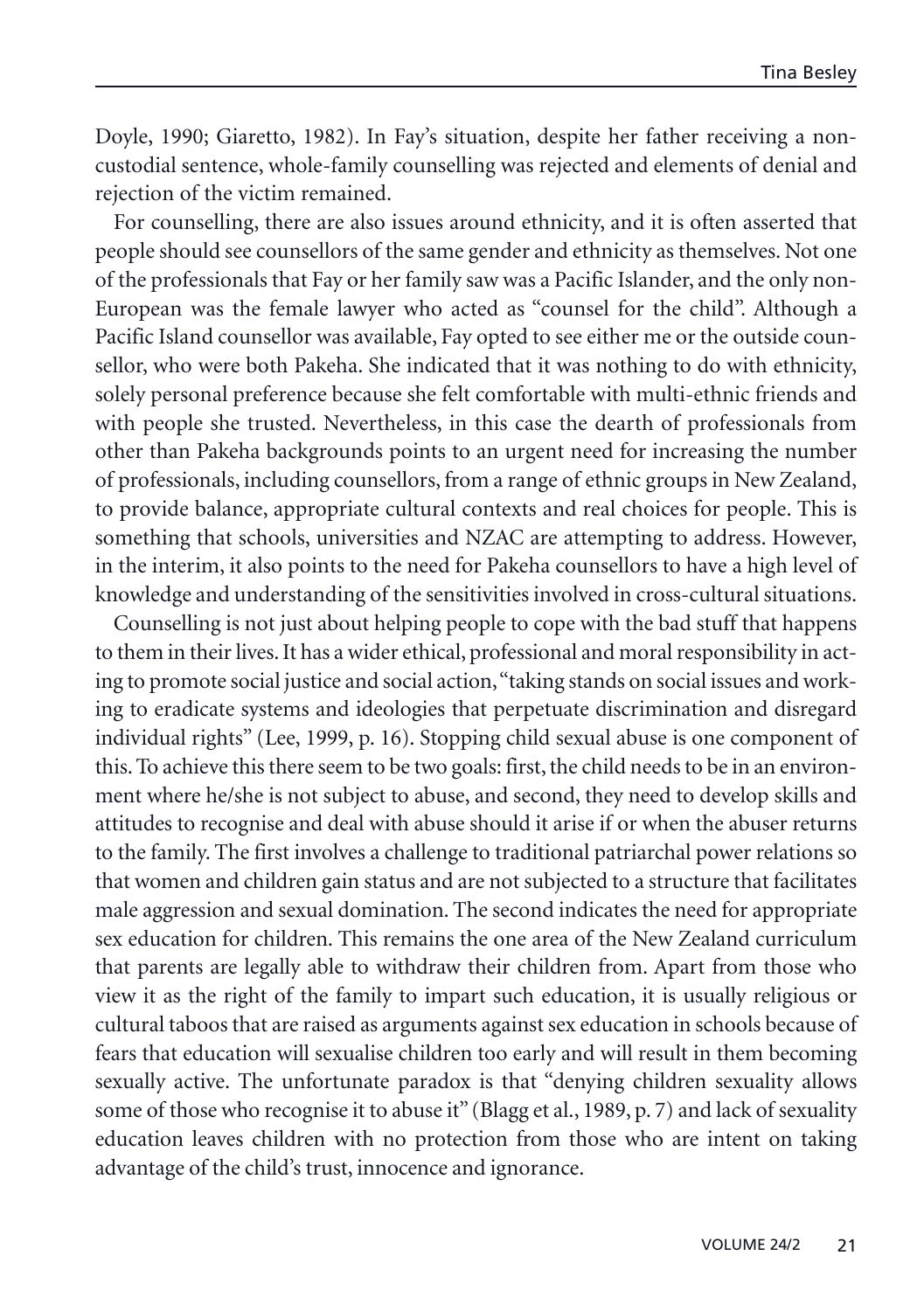## **Conclusion**

In the situation described in this paper, the dilemma for teenagers and for counsellors is when to tell and what the ramifications are likely to be. It seems imperative that in deciding to tell, the client who has been abused must not suffer undue consequences and that it should be the offender who receives the penalty. But as Fay's story shows, despite various legal protections, the situation is by no means clear-cut for the client. All members of the family system are affected to a greater or lesser extent. Regardless of policy and procedures, the professionals involved would do well to remember that it is not they who have the structure and security of their family at stake when they are deciding whether or not to tell.

## References

- Bagley, C. & King, K. (1990). *Child sexual abuse: The search for healing.* London & New York: Tavistock/Routledge.
- Bass, E. & Davis, L. (1988). *The courage to heal: A guide for women survivors of child sexual abuse.* London: Vermillion.
- Besley, Tina (2002a). *Counseling youth: Foucault, power and the ethics of subjectivity.* Westport, CT: Praeger.
- Besley, A.C. (Tina) (2002b). Foucault and the turn to narrative therapy. *British Journal of Guidance & Counselling, 30* (2): 125–43.
- Besley, A.C. (Tina) (2003). The professionalisation of school counselling in New Zealand in the 20th century, special issue of *Access, 21* (2), in press.
- Blagg, H., Hughes, J.A. & Wattam, C. (1989). *Child sexual abuse: Listening, hearing and validating the experiences of children*. London: Longman.
- Brownmiller, S. (1976). *Against our will: Men, women and rape.* Harmondsworth: Penguin.
- Chodorow, N.J. (1978). *The reproduction of mothering.* Berkeley: University of California Press.
- Chodorow, N.J. (1990). Psychoanalytic feminism/psychoanalytic psychology. In D.L. Rhode (Ed.), *Theoretical perspectives on sexual difference.* New Haven: Yale University Press.
- Corby, B. (2000). *Child sexual abuse: Towards a knowledge base* (2nd ed.). Buckingham & Philadelphia, PA: Open University Press.
- de Francis, V. (1969). *Protecting the child victim of sex crimes committed by adults.* Denver, CO: American Humane Society.
- de Young, M. (1982). *The sexual victimisation of children.* Jefferson, NC: McFarland.
- Doyle, C. (1990). *Working with abused children.* Houndmills & London: Macmillan.
- Figiel, S. (1996). *Where we once belonged.* Auckland: Pasifika Press.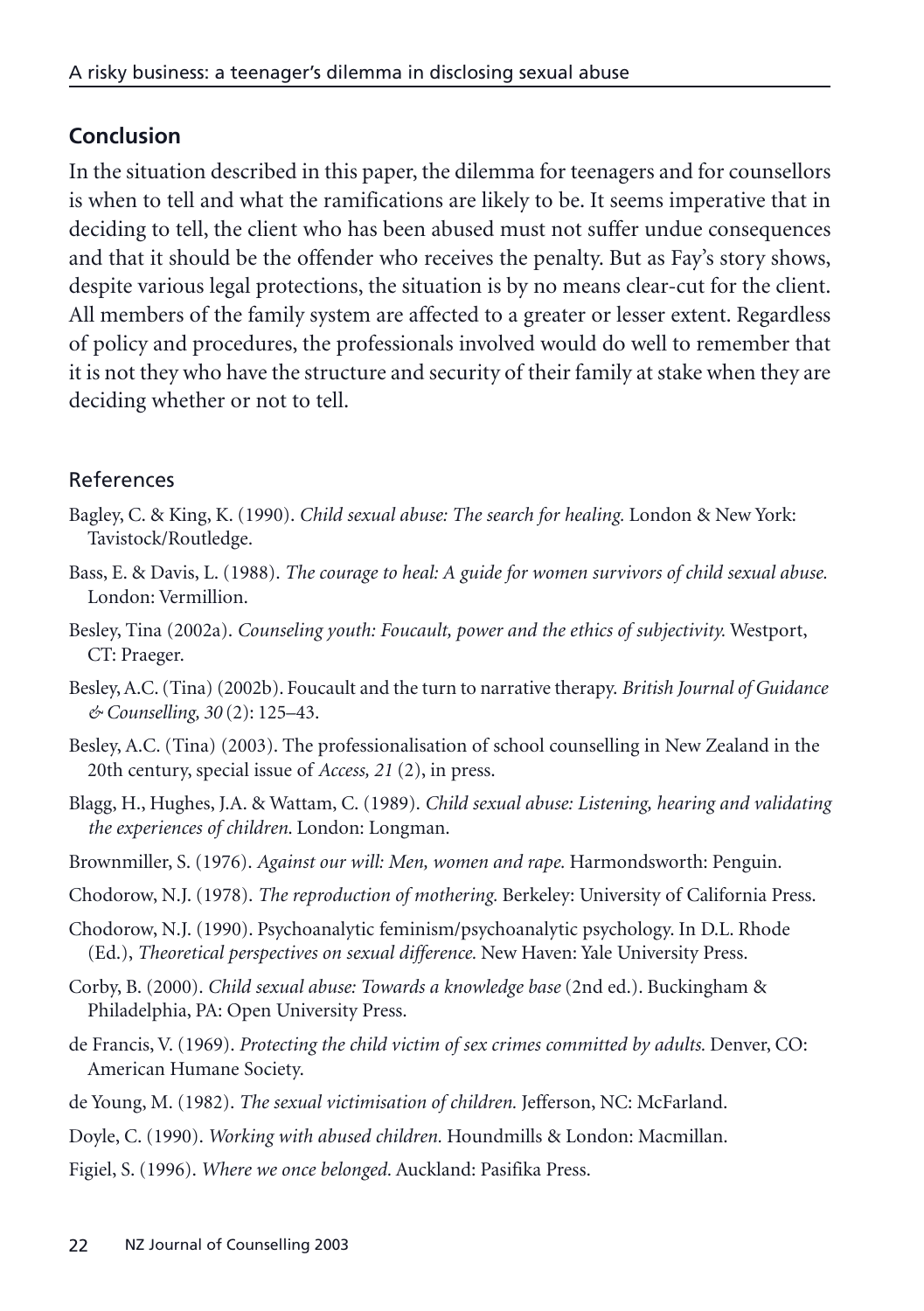- Finkelhor, D. (1984). *Child sexual abuse: New theory and research.* New York: The Free Press.
- Freedman, J. & Combs, G. (1996). *Narrative therapy: The social construction of preferred realities.* New York: Norton.
- Giaretto, H. (1982). *Integrated treatment of child sexual abuse.* Palo Alto: Science and Behaviour Books.
- Gomes-Swartz, B., Horowitz, J., Cardarelli, A. (1990). *Child sexual abuse: The initial effects.* Beverly Hills, CA: Sage.
- Gruber, K. & Jones, R. (1983). Identifying determinants of risk of sexual victimization of youth. *Child and Abuse, 7*: 17–24.
- Herman, J. & Hirschman, L. (1977). Father-daughter incest. *Signs, 2*: 1–22.
- Høeg, P. (1993) *Miss Smilla's feeling for snow.* Trans. from the Danish by F. David. London: Flamingo.
- Jacobs, J.L. (1994). *Victimised daughters: Incest and development of the female self.* London: Routledge.
- Jenkins, A. (1990).*Invitations to responsibility: The therapeutic engagement of men who are violent and abusive.* Adelaide: Dulwich Centre Publications.
- Lee, C.C. (1999). Counsellors as agents for social change: New direction for the millennium. *NZAC Newsletter, 20* (2): 12–17.
- Ludbrook, R. (1991). *A New Zealand guide to children and the law.* Wellington: Imprint.
- Mageo, J.M. (1998). *Theorizing self in Samoa: Emotions, genders, and sexualities.* Ann Arbor: University of Michigan Press.
- Masson, J. (1989). *Against therapy.* London: HarperCollins.
- McLeod, J. (2000). The development of narrative-informed theory, research and practice in counselling and psychotherapy: European perspectives. *European Journal of Psychotherapy Counselling and Health, 3* (3): 331–33.
- Monk, G., Winslade, J., Crocket, K. & Epston, D. (Eds) (1997). *Narrative therapy in practice: The archaeology of hope.* San Francisco: Jossey-Bass.
- Nelson, S. (1982). *Incest: Fact and myth.* Edinburgh: Stramullion.
- Nelson-Agee, M. (1997). Privacy and the school counsellor. *Access*, *16* (1): 20–36.
- New Zealand Association of Counsellors (1995). *NZAC handbook*. Hamilton: Publisher.
- New Zealand Association of Counsellors (2000). *NZAC handbook*. Hamilton: Publisher.
- New Zealand Children & Young Persons Service (1995). *Breaking the cycle: An interagency guide to child abuse*. Wellington: Publisher.
- New Zealand Children & Young Persons Service (1996). *Breaking the cycle: Interagency protocols.* Wellington: Publisher.